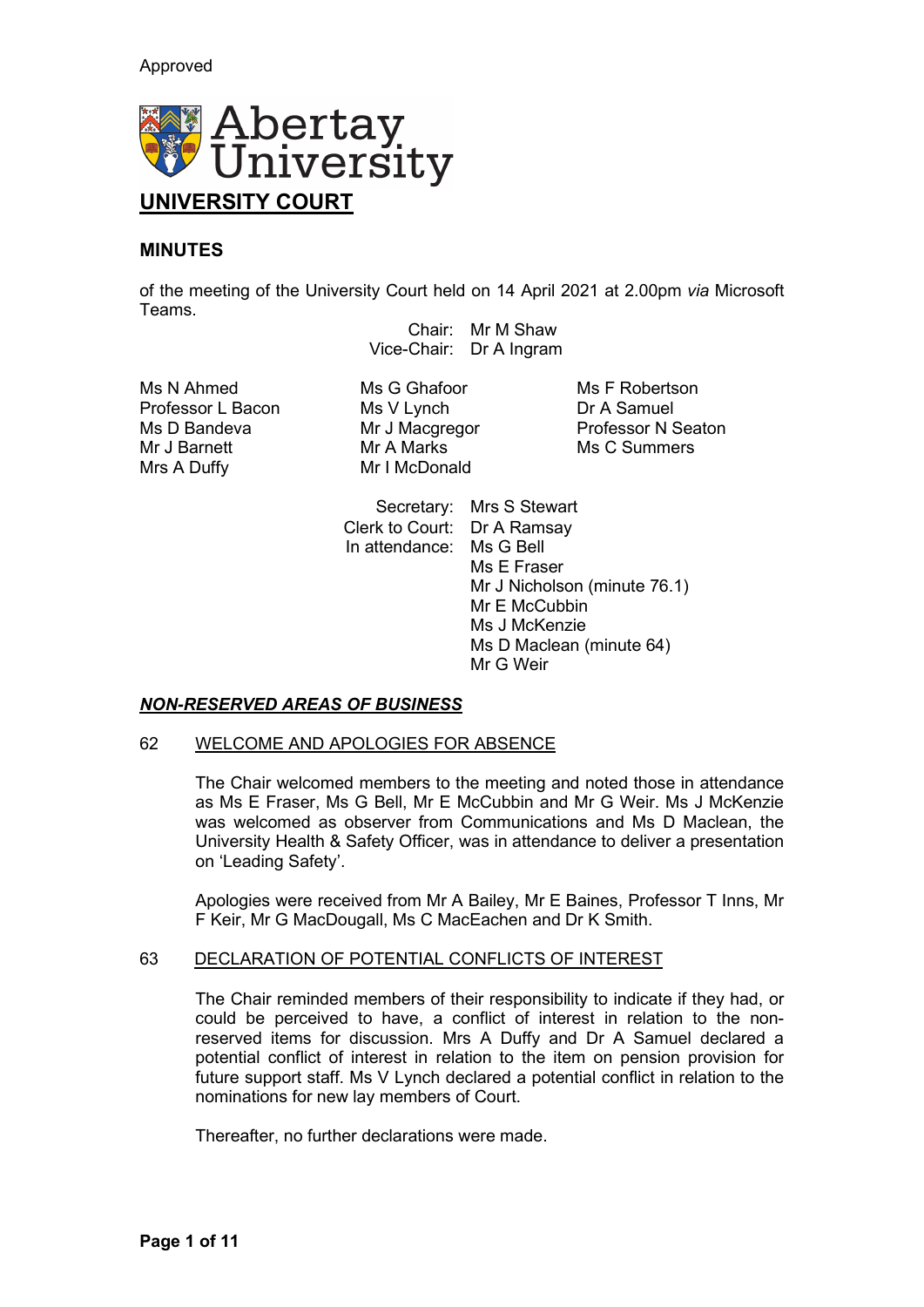#### 64 PRESENTATION: 'HEALTH & SAFETY: LEADING THE WAY'

The Chair welcomed the University Health & Safety Officer, Ms D Maclean, to the meeting. In the course of a detailed presentation, Ms Maclean apprised Court, *inter alia*, of the responsibilities of her role and its importance in raising awareness amongst staff to ensure their safety and professional development. As the employer, Court had legal responsibilities to staff under section 2 of the Health & Safety at Work Act, although the Principal remained the accountable officer.

Ms Maclean advised members of the improvements in Health & Safety within the University since her appointment, including the development of a Health & Safety Strategy and associated Policies and Procedures along with digital guidance for staff. Further training for staff was planned to enable Schools and Services to measure and report upon their own performance.

In discussion, members noted the importance of moving guidance for staff online during the pandemic and took assurance from the enthusiasm and involvement of staff. The University Secretary advised Court that she had resumed the chair of the Health & Safety Sub-Committee and that she had established a short-life working group to map health and safety responsibilities at all levels within the University.

Thereafter, Court thanked Ms Maclean and looked forward to future updates. It was agreed that Ms Maclean would endeavour to include more comparability with other institutions in future reports.

### 65 MINUTES OF THE CHAIR'S COMMITTEE MEETING HELD ON 5 APRIL 2021 *(for information)*

Court noted the above minute, submitted as Enclosure 47, for information. The Chair advised Court that the possibility of scheduling a Court conference would be kept under review, noting potential topics for discussion as the Tay Cities Deal and the continuing relevance of the Strategic Plan 2020-2025.

#### 66 MINUTES OF THE MEETING OF COURT HELD ON 3 FEBRUARY 2021: UNRESERVED

CT/0421/48

Court received and considered the above minutes, submitted as Enclosure 48 and approved them as an accurate record, subject to a correction requested by the President of the Students' Association.

# 67 MATTERS ARISING FROM THESE MINUTES

Oral report

### 67.1 Abertay University Report and Financial Statements

(paragraph 45 refers)

One member questioned whether the action to provide Court with further clarification on the operating surplus had been completed and was advised that the Vice-Principal (Strategy & Planning) had circulated this by email following the previous meeting of Court.

The Chair of Court requested an update on amending the authorised signatories for the University's investment portfolio managers, UBS. The University Secretary advised that this was still in progress.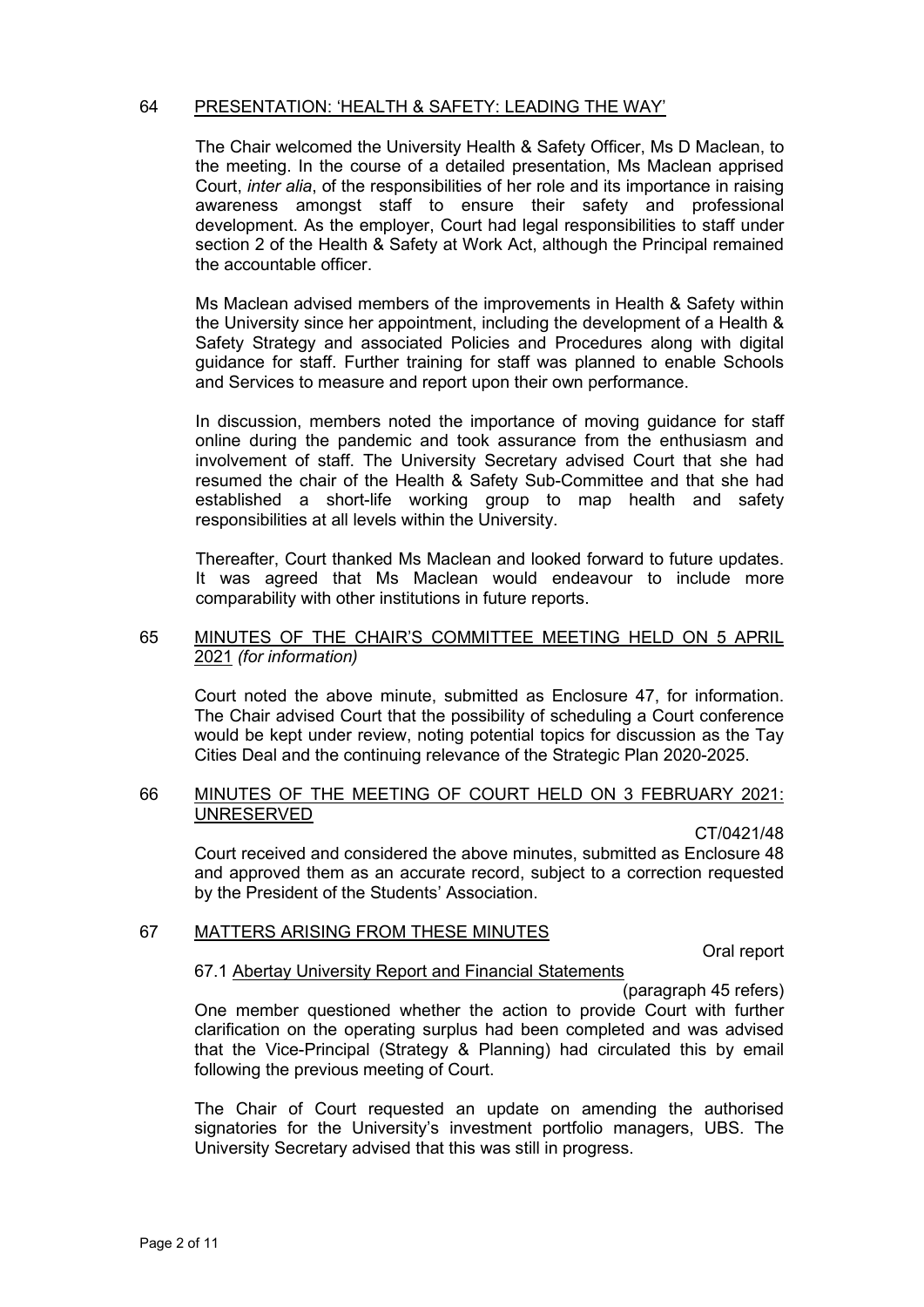Thereafter, there were no further matters arising that were not already on the agenda.

#### 68 MEMBERSHIP: NOMINATIONS FOR NEW LAY MEMBERS

CT/0421/49

The University Secretary introduced the above report, intended to provide Court with information about the recent search for new lay members of Court by the Governance & Nominations Committee. The Chair of the Governance & Nominations Committee advised members that the calibre of candidates identified by Veredus had been outstanding and that the interview process had been extremely rewarding.

In discussion, members requested that the use of selection agencies be kept under review and that consideration be given to using as wide a range of tools as possible to increase diversity on Court. Ms V Lynch and Mr J Barnett intimated to Court that they were personally acquainted with one of the proposed new members.

Thereafter, Court unanimously accepted the recommendation of the Governance & Nominations Committee that the following individuals be appointed to the lay membership of Court with immediate effect:

Heather Dunk, OBE Lynne Hamilton

Court further endorsed the recommendation of the Governance & Nominations Committee that the following individual be appointed to the lay membership of Court from 1 January 2022 or earlier if an appropriate vacancy arises:

Professor Emeritus Edith Sim.

# 69 COVID-19: UPDATE ON UNIVERSITY OPERATIONS DURING THE PANDEMIC

CT/0421/50

The Director of People & OD introduced the above report, intended to provide Court with an overview of the impact of the coronavirus pandemic on the University's staff and actions taken to support staff. Ms Fraser noted that, since the last meeting of Court in February, the University had continued to operate under its *Restricted Access* mode, which corresponded to the Scottish Government's Covid Protection Level 4. In practical terms, this meant that only essential staff were on-campus. Undergraduate students were only on campus for essential laboratory and practical classes with research students on-campus for research activities which could not be carried out elsewhere. The Library building was open for study, provided students booked in advance. Since the last meeting of Court, management had taken the decision not to recommence face-to-face teaching during Term 2 and would continue the current arrangements until the end of Term 2 whilst preparing for phased changes beginning on 26 April. At that point, the University expected to enter *Managed Access* mode with further relaxations expected on 17 May.

Professor Seaton advised Court that the University hoped to move to *Open Access* mode when the area moved to Protection Level 0 during the summer but that the emergence of Covid variants made the prospect of a third wave increasingly likely and that scenario planning was underway. Considerable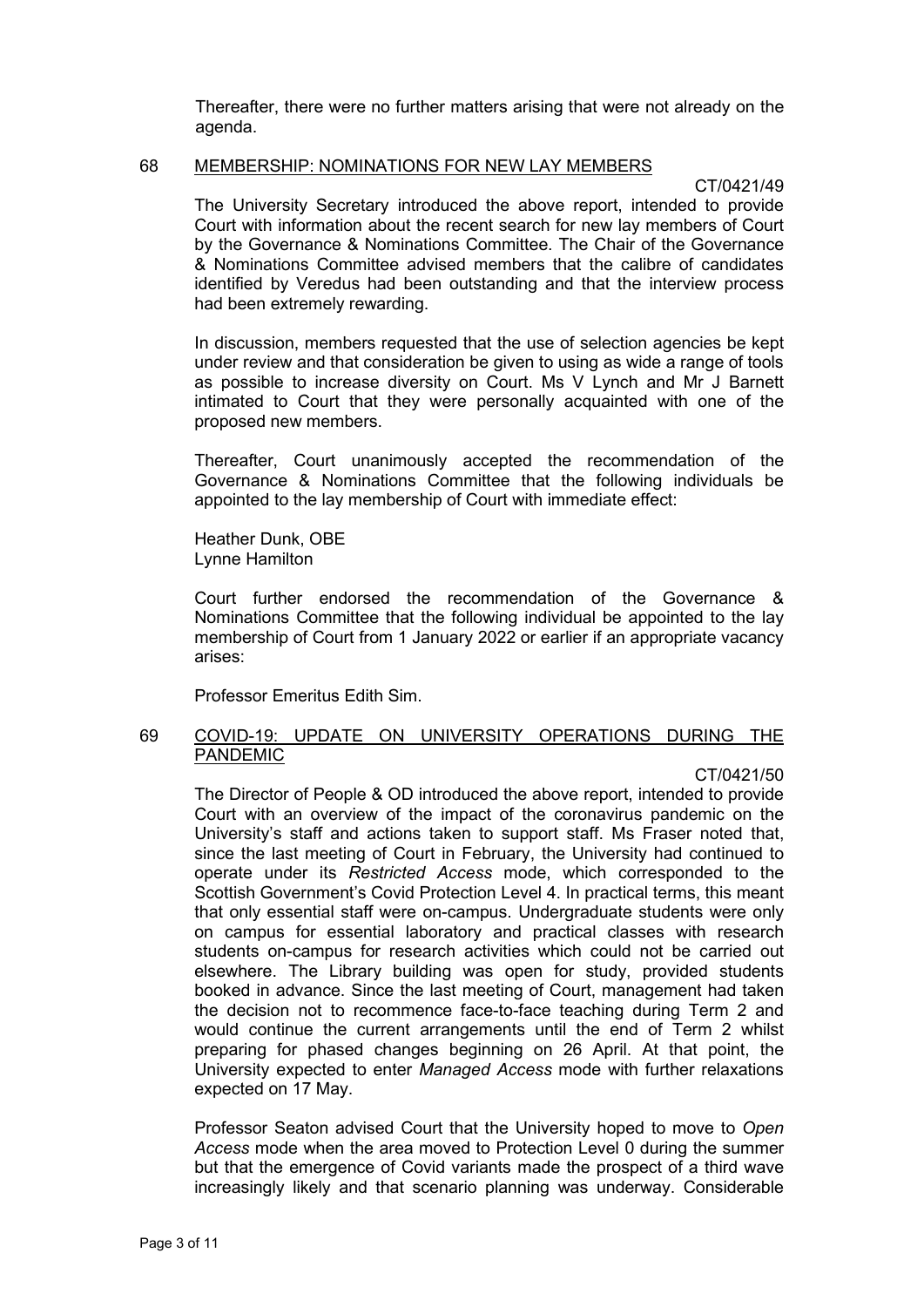uncertainty remained in relation to student mobility, including the ability of students to travel to the University in the autumn and the details of any quarantine arrangements. Recent outbreaks had been recorded amongst students at Abertay's two nearest neighbours and a small number of students had been subject to Covid-related disciplinary action in recent weeks.

Thereafter, Court noted the report.

### 70 SCOTTISH FUNDING COUNCIL UPDATE

CT/0421/51

The Vice-Principal (Strategy & Planning) introduced the above report, intended to provide Court with an update on the recent SFC funding announcement, and the latest information from SFC on its Review of Coherence and Sustainability. Ms Summers advised members that SFC had released information on 25 March, which was appended to the report for members' information, on additional funding in financial year 2020/2021 and the indicative funding allocation for academic year 2021/2022. Although management was still working through its planning and budgeting processes, the funding announcement was more positive that initial planning assumptions.

Court was advised that the Senior Management Team (SMT) had discussed the announcement and had noted that, whilst the underlying funding per student would increase by 1.5%, it was likely that costs would outstrip this, necessitating a greater focus on efficient delivery and cash generation. The increase in funded places had been unexpected and, although the University intended to achieve full funding for more of its students, greater competition for Scottish-domiciled students would coincide with the reduction in those students eligible for SFC funding because of the change in status of EU students. Ms Summers noted that this would likely result in some turbulence in the recruitment process this year.

In terms of the Review of Coherence and Sustainability, SFC had published a communication on 24 March which provided a broad update on the 'developing thinking' of the Review but with no clear proposals and without timescales for further developments or engagement with the sector. It did, however, state SFC's intention to provide a final report and recommendations during summer 2021, where priorities would be grouped under three headings:

- Emergency Years, focused on the response to the pandemic.
- Ongoing Policy Development, highlighting SFC's focus on skills alignment, apprenticeships, employer engagement, investment in digital, fair access & transitions and the student voice.
- Developing Future Frameworks, noting key areas for development in phase 3.

In discussion, members noted that management were still developing operational and financial plans, which would be submitted to FCPC for consideration and ultimately presented to Court at its next meeting in June.

Thereafter, Court noted the report and thanked Ms Summers.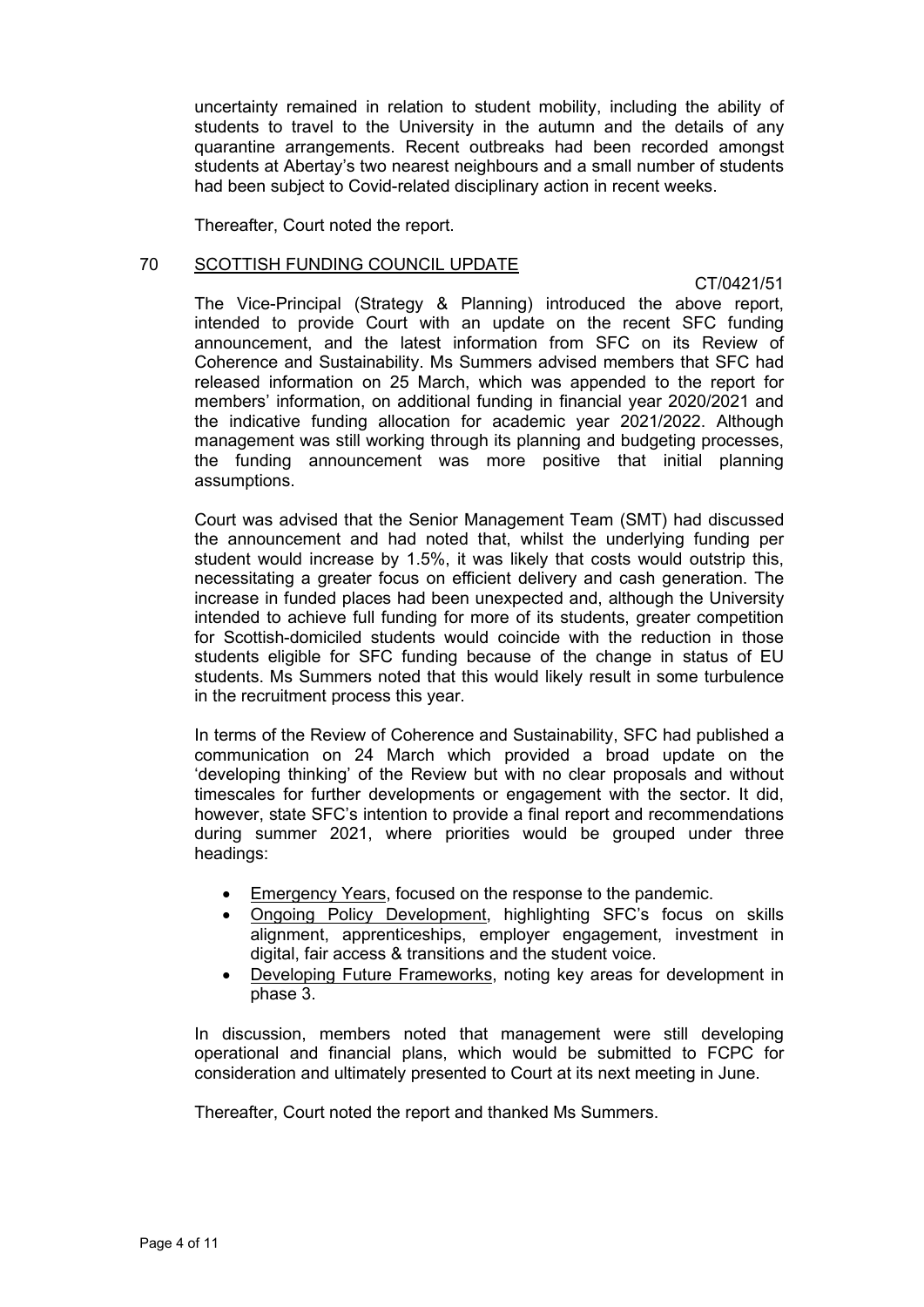### 71 PENSION PROVISION FOR FUTURE STAFF: PROPOSAL

# CT/0421/52

The Principal introduced the above paper, intended to apprise members of developments and consultations since Court had first considered the proposal on 3 February 2021 to close the Local Government Pension Scheme (LGPS) to new entrants and introduce a new defined contribution (DC) pension scheme. Professor Seaton advised that the proposal had now been considered by the four committees of Court and by the local trade unions. The unions had provided a joint written response indicating that they did not support the proposal and making a number of points, which had been circulated to Court members as part of the above paper. Following a meeting of the Joint Liaison Group (JLG) on 1 April, the unions also wrote to the chairs of the Audit & Risk Committee and the People, Health & Equality Committee.

Members noted that all four committees of Court had been supportive of the proposal in general to manage future risk for the University but had sought further information on the specific establishment of the new scheme. Careful procurement and management in the creation of the new scheme was essential, as was effective communication with staff. An all-staff email regarding the proposed changes had been issued on 15 March 2021, with one email received in response. Members noted that the actual cost of the new scheme would not be known until the procurement process had been completed. The Vice-Chair of Court cautioned members not to make comparisons between the two schemes, noting that the employer can only offer its employees choice, not advice in matters of finance.

In discussion, the Court members nominated by the trade unions reiterated their opposition to the scheme and indicated that they did not accept the rationale for the change, noting their belief that this action could destabilise the LGPS for current members. Dr Samuel further stated that he had been informed that the proposed new scheme was a poor substitute for the LGPS. One member requested further information to understand the suggestion that the move would be beneficial to the institution in the long term when it seemed likely that this would raise the cost to the University of managing the LGPS until 2023/2024. The Principal advised that this cost would diminish as active membership of the LGPS reduced. The President of the Students' Association intimated her intention to abstain from any vote and questioned how management could demonstrate savings when the cost of the scheme had not been calculated.

The member of Court nominated by Unite questioned whether new members of support staff would be compelled to join the new scheme and whether management intended to force current LGPS members to transfer their membership in future. Professor Seaton stated that there was no intention of this happening for as long as he remained Principal of the University.

Court members recognised that this was clearly an emotive issue but noted their responsibility as governors to ensure the future financial stability of the institution where the current pensions arrangements would become unsustainable in the longer term. The need for a clear communications strategy to provide staff with assurances was emphasised.

Thereafter, Court agreed to approve the proposal to proceed with a new pension scheme for future support staff.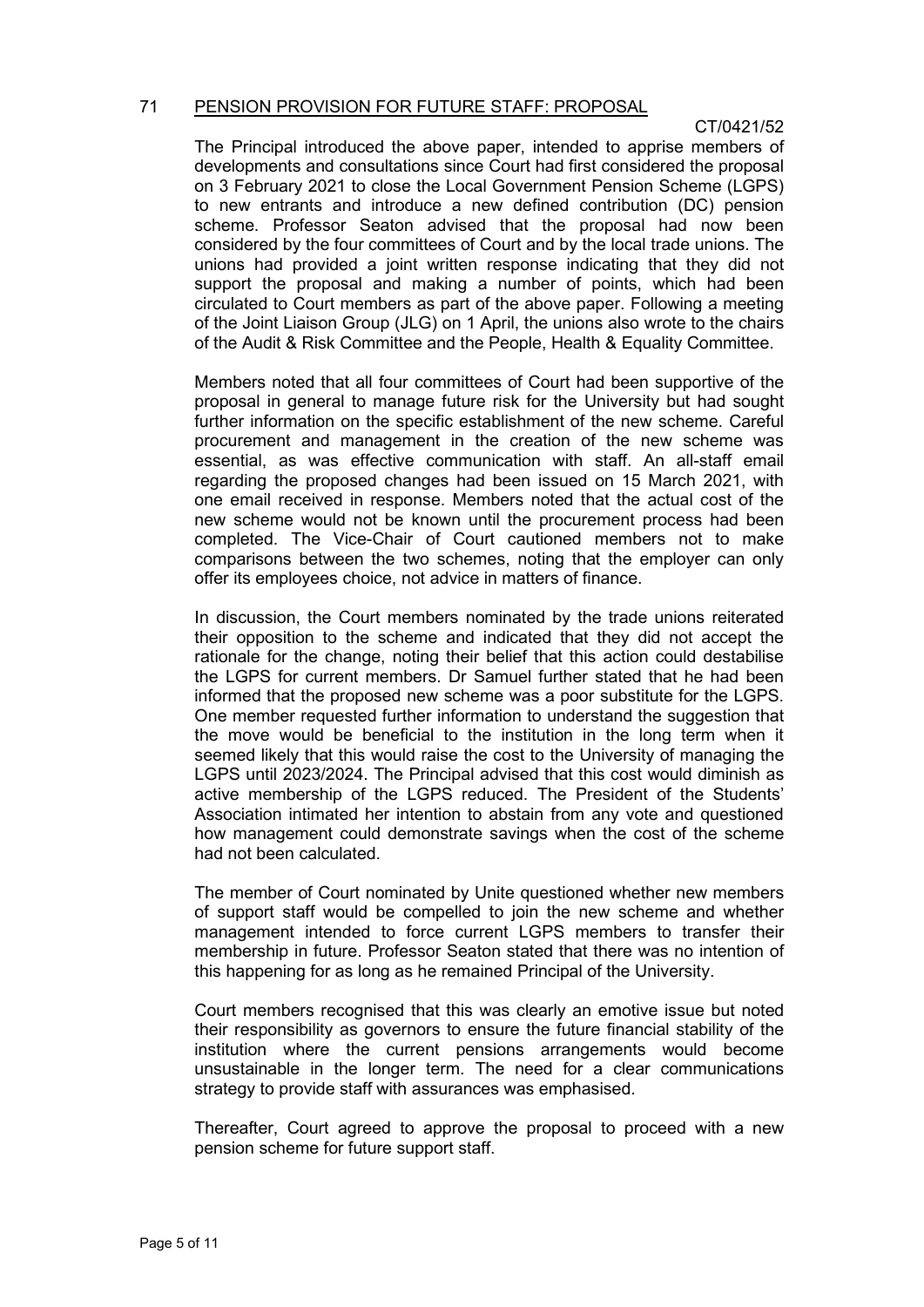### 72 KEY PERFORMANCE INDICATORS REPORT

# CT/0421/53

The Vice-Principal (Strategy & Planning) introduced the above annual report on performance against the 15 key performance indicators (KPIs) intended to support the implementation of the 2020-2025 Strategic Plan. Ms Summers advised members that Court was specifically being requested to consider proposed amendments to the targets and the revised approach to the RAG rating.

Ms Summers noted that, of the fifteen core KPIs:

- Four (NSS student satisfaction results, Scopus citations, staff gender pay gap, and overall research income) were on target and showed positive trends from the baseline.
- Two (contextual entrants and online qualifications) were within tolerance of target with neutral trends.
- Five were below target, with four showing a neutral trend and one lacking comparable historical data.
- There were no updates against four, due to a lack of updated data (in two cases because these were reported on a financial year basis; one was reported biennially; and one was awaiting data validation).

Given the considerable uncertainty regarding the University's future funding outlook as the global pandemic continued and in view of the lack of clarity emerging from the SFC and the Scottish Government, management had proposed changes to three of the original indicative targets. These were noted as KPI 03, KPI 06 and KPI 07. Ms Summers also advised Court of a change in management's approach to RAG ratings, intended to better distinguish between areas of unacceptably low performance and those where performance remained below target but was not an area of current significant concern.

In discussion, members considered the five KPIs currently below target. Professor Seaton advised that there was no single step which would improve student retention and that the Executive had identified in discussions possible changes to the assessment regime without lowering academic standards. Professor Bacon apprised Court of several initiatives intended to help students upskill on entry, as well as increased emphasis on boosting practical study skills which would be supported by funding from the Northwood Trust. Consideration was also being given to widening access issues where nonacademic issues often led to student withdrawals.

Thereafter, Court accepted the report.

# 73 AUDIT & RISK COMMITTEE: MINUTES OF THE MEETING HELD ON 30 MARCH 2021

The minutes of the above meeting, submitted as Enclosure 54, were received.

The following matter was approved: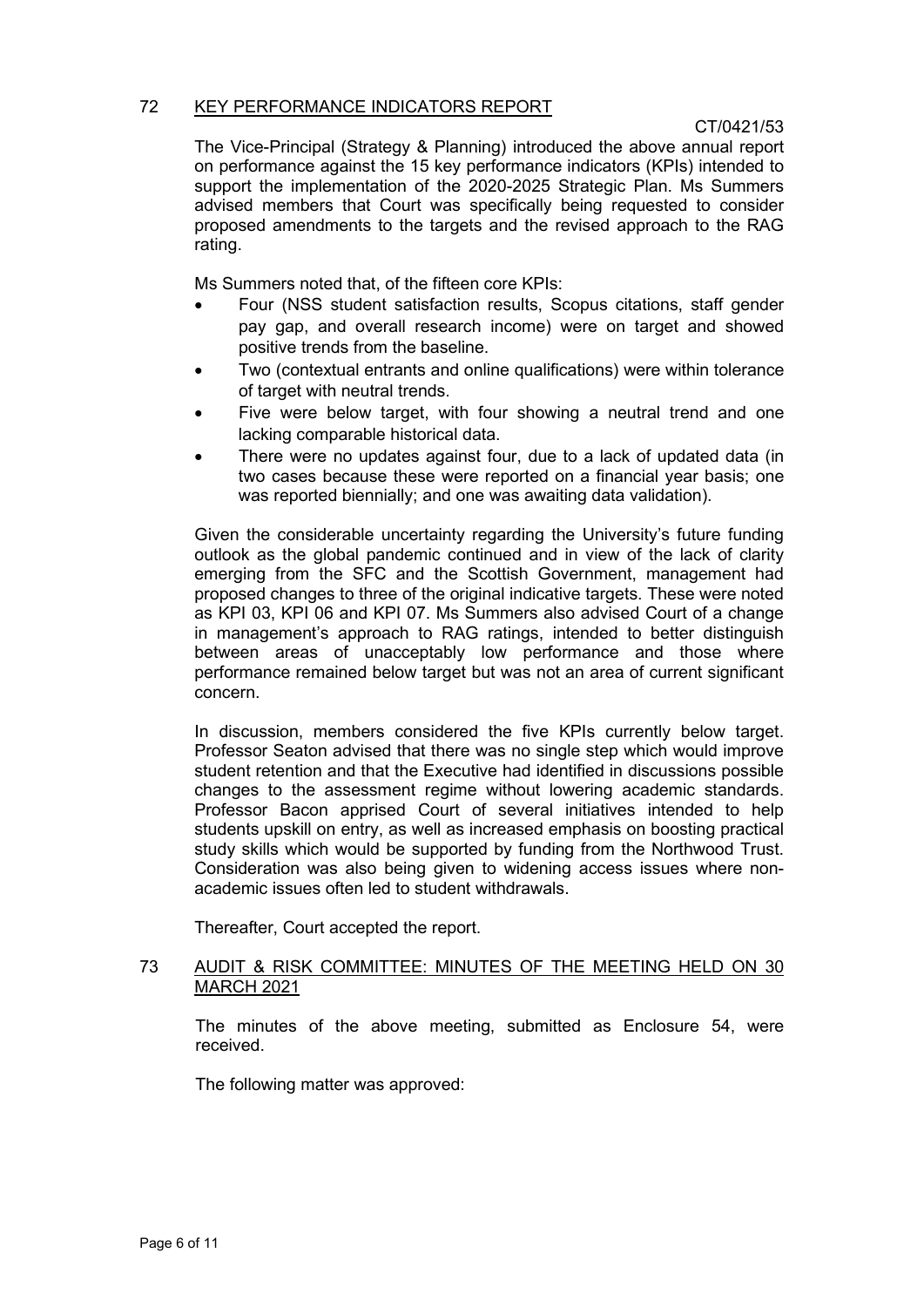### 73.1 Severance Statement Revision

(paragraph 49 refers)

Court noted the recommendation of the Committee to approve the proposed changes to the severance statement, which would be considered as a separate agenda item.

The following matters were noted:

# 73.2 Historic cladding report update and Astute fire report

(paragraph 44 refers) Court noted the Committee's consideration of the historic cladding and Astute fire reports and the assurances members had been given regarding the functionality, safety and insurance of the building.

# 73.3 Internal Audit: Report on review of blended learning

(paragraph 47.1 refers) Court noted the Committee's consideration of a report on the review of the University's use of Blended Learning, which had resulted in a judgement of substantial assurance.

### 73.4 Internal Audit: Report on review of Health & Safety Covid-19 compliance

(paragraph 47.2 refers) Court noted the Committee's consideration of a report on the review of the University compliance with the Health & Safety requirements of COVID-19 guidance, which had resulted in a judgement of substantial assurance.

# 73.5 The future of pension provision at Abertay

(paragraph 48 refers) Court noted that the Committee had considered the proposals regarding pension provision for support staff, which had already been discussed as a separate agenda item.

The Vice-Chair of Court reminded Court that the People, Health & Equality Committee had first requested sight of the historic cladding report two years prior and had constantly sought its submission since then.

Thereafter, Court approved the minutes.

# 74 FINANCE & CORPORATE PERFORMANCE COMMITTEE: MINUTES OF THE MEETING HELD ON 23 MARCH 2021

The minutes of the above meeting, submitted as Enclosures 55 and 56, were approved.

The following matter was approved:

### 74.1 Scheme of Delegation

(paragraph 44 refers)

Court endorsed the recommendation of the Committee to approve the above revised Scheme of Delegation, appended to the minute as Enclosure 56.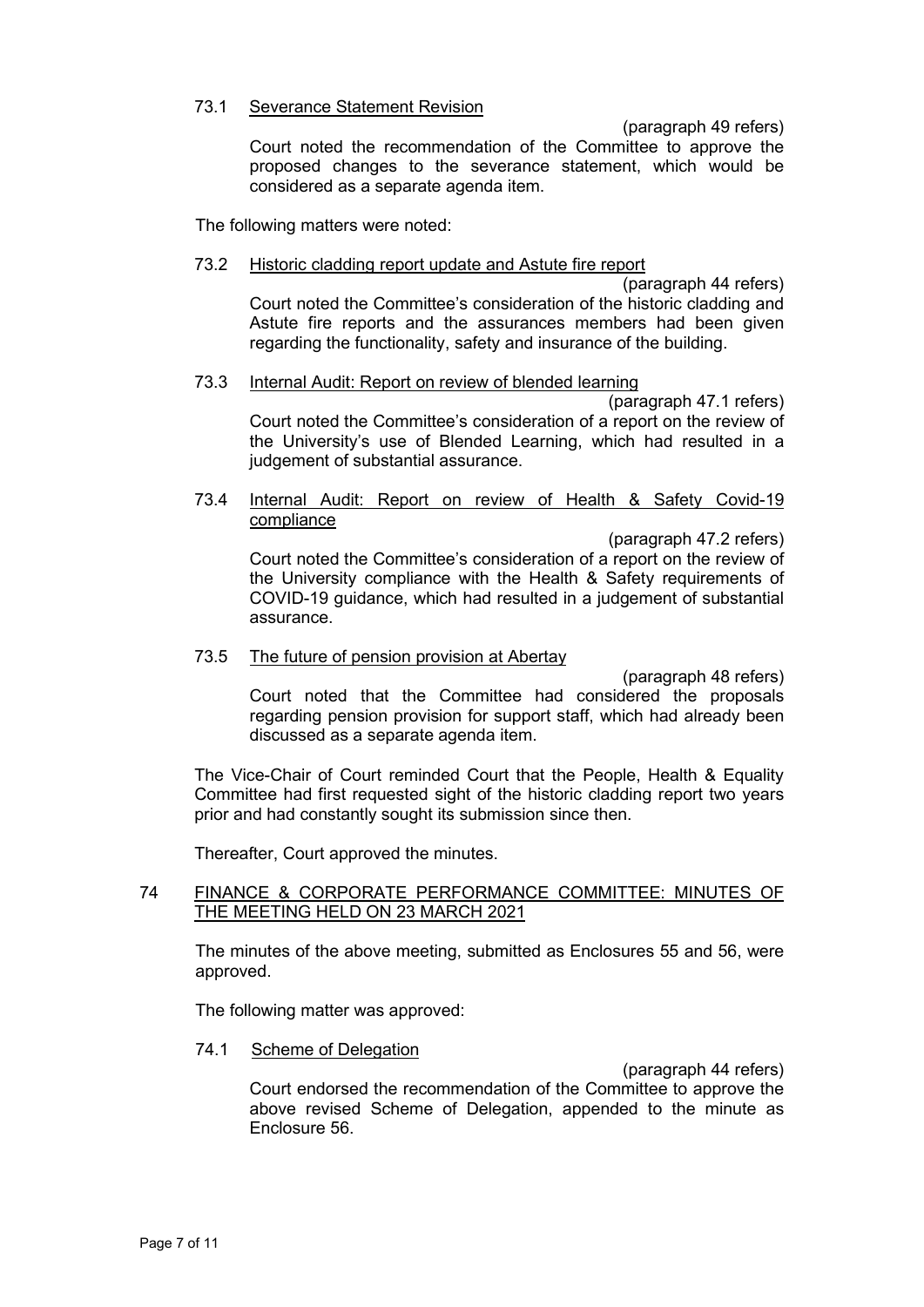The following matters were noted:

# 74.2 Operational & Financial Planning Update

(paragraph 40 refers) Court noted the Committee's consideration of a report intended to apprise members of the most recent operational planning update, which had also provided an update on the financial forecast for 2020/2021 and associated medium-term financial planning.

### 74.3 Historic cladding report update and Astute fire report

(paragraph 42.1 refers) Court noted the Committee's consideration of the above reports, which had received consideration at other committees of Court.

# 74.4 Kydd Building cladding project, phase V

(paragraph 42.3 refers) Court noted that the Committee had discussed an update report on Phase V of the Kydd Building cladding project, now due for completion in December 2021.

### 74.5 Pensions Provision for future support staff

(paragraph 45 refers) Court noted that the Committee had considered the proposals regarding pension provision for support staff, which had already been discussed as a separate agenda item.

Thereafter, Court approved the minutes.

# 75 GOVERNANCE & NOMINATIONS COMMITTEE: MINUTES OF THE MEETING HELD ON 2 MARCH 2021

The minutes of the above meeting, submitted as Enclosure 57, were received. The following matter was noted:

### 75.1 Pensions Provision for future support staff

(paragraph 30 refers) Court noted that the Committee had considered the proposals regarding pension provision for support staff, which had already been discussed as a separate agenda item.

Thereafter, the above minutes were approved.

# 76 PEOPLE, HEALTH & EQUALITY COMMITTEE: MINUTES OF THE MEETINGS HELD ON 11 MARCH 2021 AND ON 30 MARCH 2021

The minutes of the above meetings, submitted as Enclosures 58, 59 and 60, were received.

The following matters were approved:

### 76.1 Equality Mainstreaming Report

CT/0421/59

Court endorsed the recommendation of the Committee to approve the above biennial Equality Mainstreaming Report, appended to the minute as Enclosure 59.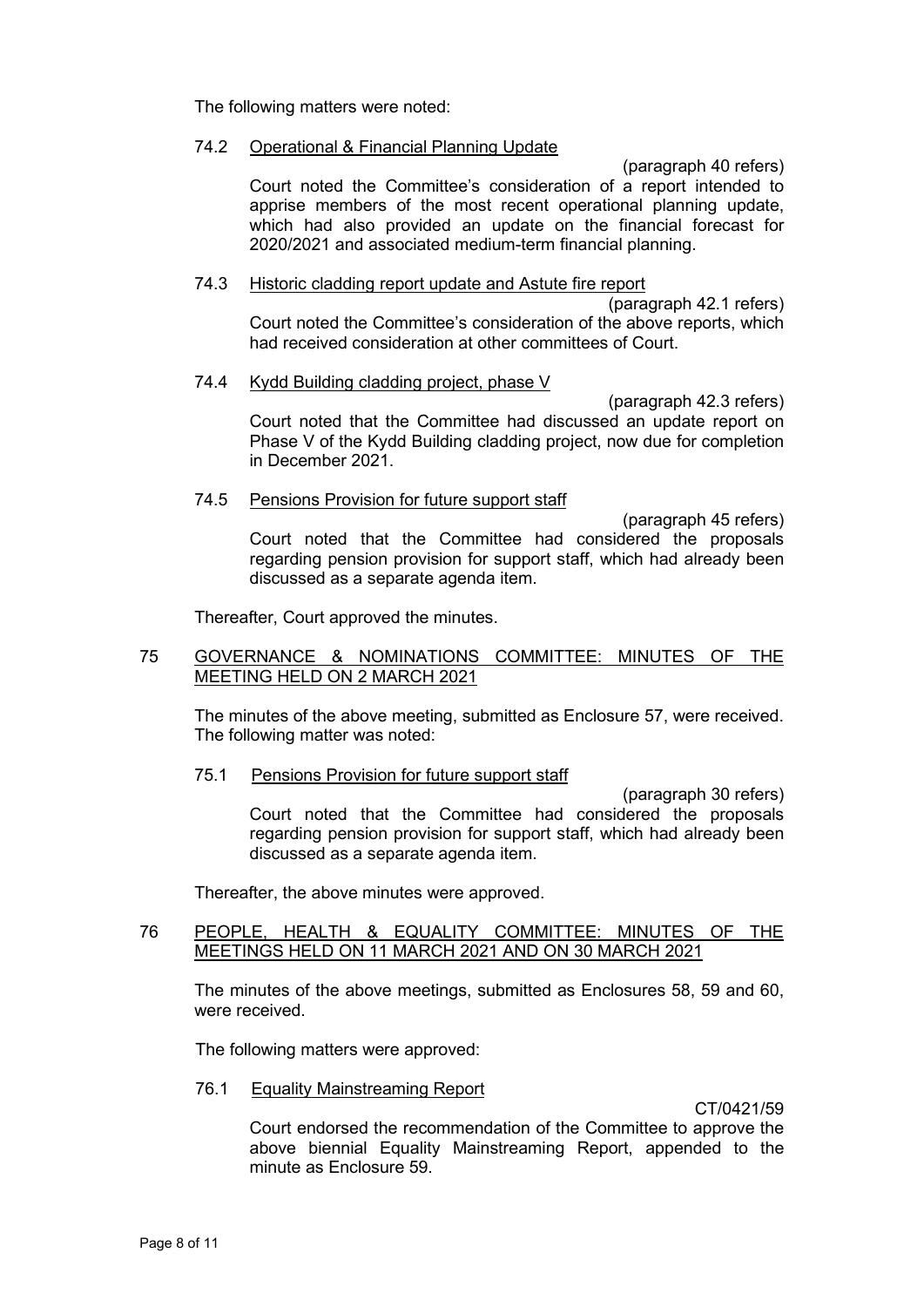### 76.2 Self-Assessment of Procedures

### CT/0421/60

Court endorsed the recommendation of the Committee to approve the above report on the University's self-assessment of its procedures, required by SFC following the publications of independent QC-led reports commissioned by the University of Strathclyde and Heriot-Watt University. This was appended to the minute as Enclosure 60.

The following matters were noted:

### 76.3 Historic cladding report update and Astute fire report

(paragraph 35 refers) Court noted that the Committee had discussed the above reports at length and had been encouraged by commitments made by management to resolve outstanding issues.

#### 76.4 Sickness absence annual report

(paragraph 39 refers) Court noted that the Committee had received and considered the above sickness absence annual report, taking into consideration initiatives management could employ to reduce absence levels.

### 76.5 Occupational Health annual report

(paragraph 40 refers) Court noted that the Committee had received and considered the above Occupational Health annual report, noting the significant contribution to the wellbeing of staff made by the Occupational Health Advisor.

### 76.6 Severance statement

(paragraph 41 refers) Court noted the Committee's consideration of the above revised Severance Statement, which would be considered as a separate agenda item.

### 76.7 Pensions Provision for future support staff

(paragraph 42 refers) Court noted that the Committee had considered the proposals regarding pension provision for support staff, which had already been discussed as a separate agenda item.

### 76.8 Historic Cladding report

(paragraph 53 refers) Court noted that the Committee had received further updates from Estates at its meeting on 30 March regarding the historic cladding report.

### 76.9 COVID-19 report

(paragraph 56 refers) Court noted that the Committee had received and considered the report on the internal audit review of compliance with COVID-19 health & safety guidance at its meeting on 30 March.

Thereafter, Court approved the minutes.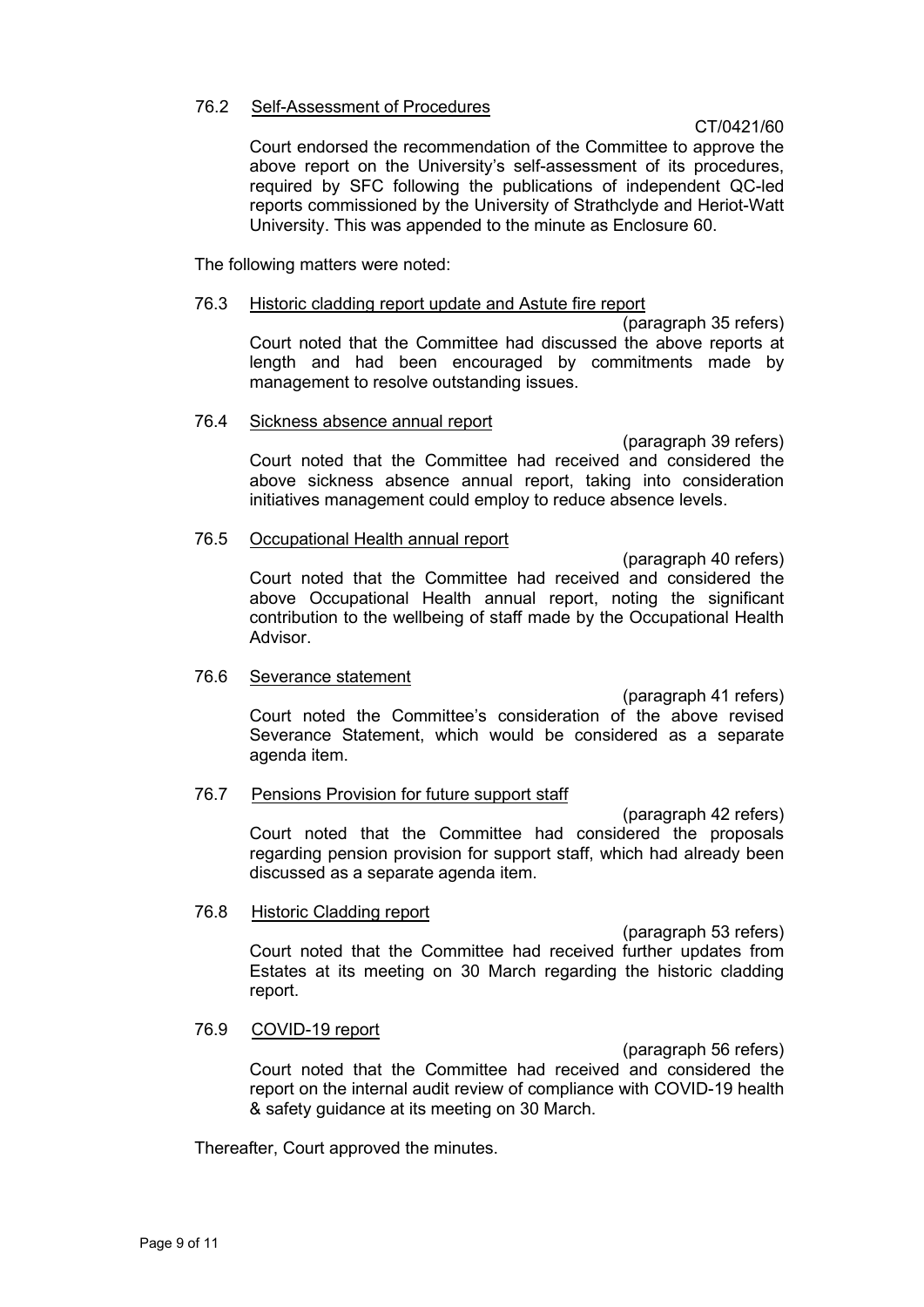# 77 REVISED SEVERANCE STATEMENT

### CT/0421/61

The Director of People Services & OD introduced the above revised Severance Statement, which had been discussed at the People, Health & Equality Committee at its meeting on 11 March and by the Audit & Risk Committee at its meeting on 30 March. Both Committees had recommended approval of the revisions as delineated in the document.

Thereafter, Court approved the above revised Severance Statement.

### 78 DRAFT COURT AND COURT COMMITTEE SCHEDULE SESSION 2021/2022

CT/0421/62

The University Secretary introduced the above draft Court and Court committee schedule for session 2021/2022. Mrs Stewart apprised Court of the rationale for the changes to the meetings of the Finance and Corporate Performance Committee and invited members to submit comments on the draft schedule to her or to Dr Ramsay by 14 May 2021. An updated schedule would then be circulated to Court.

Thereafter, Court noted the above draft schedule.

# 79 ACADEMIC MATTERS INCLUDING REPORT OF MARCH SENATE **MEETING**

### CT/0421/63

The Deputy Principal introduced the above report on current academic business for information which also included a summary of items discussed by Senate at its most recent meeting in March 2021. Court commended management on the University being ranked Europe's top University for games courses by the Princeton Review for the seventh consecutive year, as well as being ranked in the global top 20 for undergraduate games courses and in the top 10 at postgraduate level.

Professor Bacon further advised members that the University was pleased to announce its first international partnership with the Maastricht School of Management in Romania and that Abertay would support a new 5G innovation hub to be located in Dundee.

Thereafter, Court noted the report.

# 80 ABERTAY STUDENTS' ASSOCIATION REPORT

CT/0421/64

The Abertay SA President introduced the above report, intended to update Court on the activities undertaken by the SA, taking into account the impact of COVID-19 on physical campaigning and on-campus presence. Ms Bandeva advised members that officers had been busy over the months since February and that the emergency Student Partnership Agreement had been finalised and signed off by the Principal and the SA President.

Court was advised that the 2021 elections for President and Vice-President had been conducted and that Mr Baines had been re-elected as Vice-President. Societies continued to operate well, despite the current restrictions on their activities, although some had been unable to meet. The SA had hosted an extremely successful Gameathon, which had raised £7.5K for three Dundee charities and had been organised by the Ethical